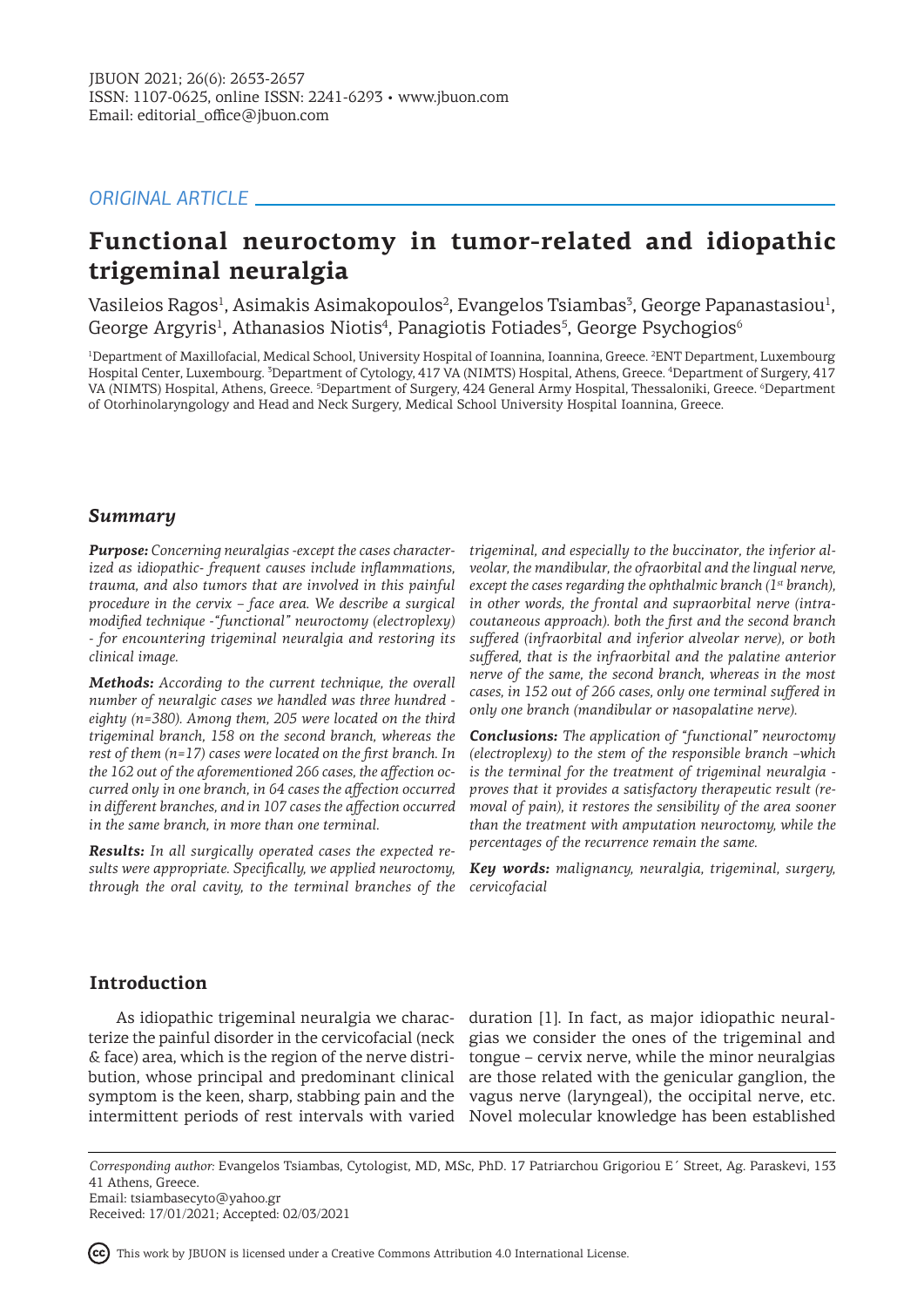for the genetic mechanisms that are responsible in part for the syndrome (mutations, polymorphisms, deregulated regulatory mechanisms [2]. The release of pain occurs automatically and without warning, though it is often preceded by an introductory aura, as it is called, which makes the experienced patient communicant of the occurrence of the forthcoming painful crisis. A wide diversity of opinions have been proposed about the pathogenetic causes, such as the inculpation of the peripheral branches the optic thalamus, the gasserian ganglion, the trigeminal nucleus the nerve's roots, the disseminated sclerosis, or even a variety of other induced causes (injuries, tumors, and mainly the pressure on the basis of mesiris). In neuralgias -besides the cases of the idiopathic form whose causes are unknown- belong also painful situations, which are called coincidental, and are generated by a specific detectable cause, inflammatory, traumatic, autoimmune diseases (ie multiple sclerosis) or secondary to head and neck malignancies [3-5]. Firstly, the conservative mode of the therapeutic treatment is concerned, where "carbamazetini", also known as "Degretol", is attempted to be granted to megitable forms of painful clinical image, in doses of 100, 200 or 300 mg/ 12h, and for 20 successive days, so that it is possible to exist a propitious result, whose incidence is about 60%.

In all cases (malignant or not) that are diagnostically characterized as trigeminal neuralgia, the treatment is radical and surgical, utilizing alcohol effusion (impregnation) 90-95 as an intermediary means of intervention in the area of the sore nerve or phenol effusion. In some cases the neural stem is placed in an osteal duct (mandibular nerve, palatine anterior nerve, infraorbital nerve), where the liquid (alcohol) remains -even for a while- in the osteal cavity. Obviously, the application of the alcohol effusion method to the lingual or buccinator nerve, whose excursions are free through soft tissues, is prohibited, because of the resulting combustion of the area [6,7]. In the current paper we describe our experience of a surgical modified technique -"functional" neuroctomy (electroplexy) - for encountering trigeminal neuralgia and restoring its clinical features in malignant and non malignant cases.

# **Methods**

The overall number of neuralgic cases we have confronted is significant (n=380). Among them, 205 were located on the third trigeminal branch, 158 were located on the second branch, and the rest of them (n=17) were located on the first branch (Table 1). The 310 out of the 380 cases were confronted until 2000, whereas the last 70 cases were confronted after 2000. Idiopathic trigeminal neuralgia characterized 266 cases, due to the fact that the painful situations were derived from different branches, that is the first, the second, and the third, for instance on the mandibular and the ophthalmic nerve, or from the same branch in its various terminals, for example the inferior alveolar and the lingual nerve (Table 1). The rest of them (n=114) were combined with malignancies of the anatomical region (metastatic Head & Neck Squamous Cell Carcinomas-HNSCC, lymphomas, meningiomas). In the 162 out of the aforementioned 266 cases, the affection occurred only in one branch, in 64 cases the affection occurred in different branches, and in 107 cases the affection occurred in the same branch, in more than one terminal (Table 2). In other words, both the first and the second branch suffered (infraorbital and inferior alveolar nerve), or both suffered, that is the infraorbital and the palatine anterior nerve of the same, the second branch, whereas in the most cases, in 152 out of 266 cases, only one terminal suffered in only one branch (mandibular or nasopalatine nerve).

|  |  | Table 1. Neuralgia of the trigeminal nerve (according to neural branch and terminal) |
|--|--|--------------------------------------------------------------------------------------|
|  |  |                                                                                      |

| Neural terminal             | $3^{rd}$ Branch | $2nd$ Branch | $1^{st}$ Branch | Total number of neuralgies |
|-----------------------------|-----------------|--------------|-----------------|----------------------------|
| Inferior alveolar           | 100             |              |                 |                            |
| Ototemple                   | 10              |              |                 |                            |
| Mandibular                  | 38              |              |                 |                            |
| Lingual                     | 14              |              |                 |                            |
| Buccinator                  | 43              |              |                 |                            |
| Infraorbital                |                 | 135          |                 |                            |
| Posterior superior alveolar |                 | 5            |                 |                            |
| Palatine anterior           |                 | 14           |                 |                            |
| Nasopalatine                |                 | 4            |                 |                            |
| Frontal                     |                 |              | 11              |                            |
| Supraorbital                |                 |              | 6               |                            |
| Total amount of neuralgias  | 205             | 158          | 17              | 380                        |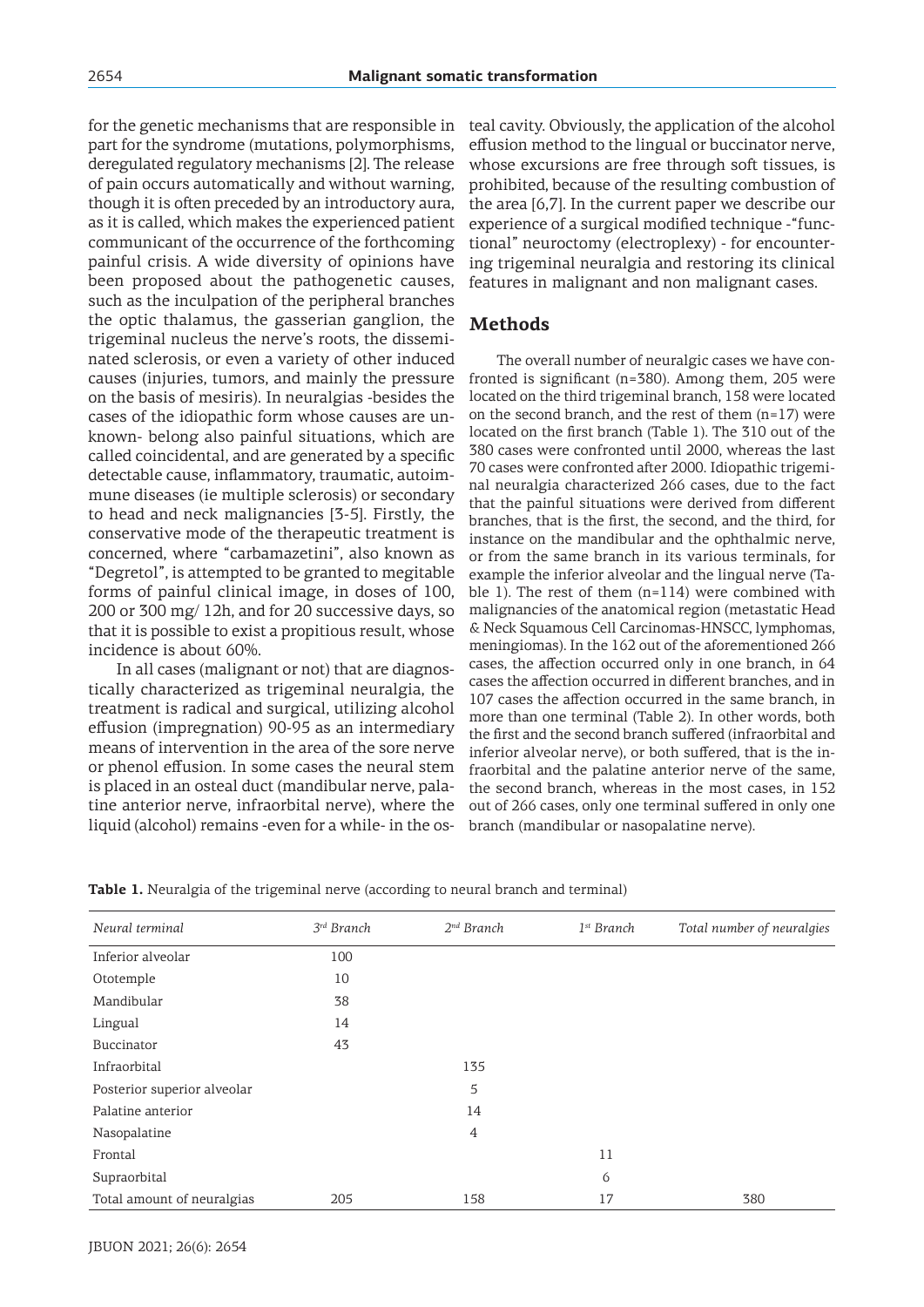| Localization (nerve)        |          |          | Solitary in one branch In various branches Several terminals of the same branch Total number |     |
|-----------------------------|----------|----------|----------------------------------------------------------------------------------------------|-----|
| Inferior alveolar           | 35       | 31       | 34                                                                                           | 100 |
| Ototemple                   | 2        | 3        | 5                                                                                            | 10  |
| Mandibular                  | O,       | $\Omega$ | 23                                                                                           | 38  |
| Lingual                     | $\Omega$ |          | 6                                                                                            | 14  |
| Buccinator                  | 13       | 11       | 19                                                                                           | 43  |
| Infraorbital                | 84       | 40       | 11                                                                                           | 135 |
| Posterior superior alveolar | 2        |          | 2                                                                                            | 5   |
| Palatine anterior           | 4        | 5        | 5                                                                                            | 14  |
| Nasopalatine                | 2        |          |                                                                                              | 4   |
| Frontal                     | 3        | 5        | 3                                                                                            | 11  |
| Supraorbital                | 2        | 3        |                                                                                              | 6   |
| Total anmount of neuralgias | 162      | 107      | 111                                                                                          | 380 |

**Table 2.** Localization of neuralgia in neural terminals in various branches

#### **Results**

In all surgically operated cases the expected results were appropriate. Specifically, we applied neuroctomy, through the oral cavity, to the terminal branches of the trigeminal, and especially to the buccinator, the inferior alveolar, the mandibular, the ofraorbital and the lingual nerve, except the cases regarding the ophthalmic branch  $(1<sup>st</sup> branch)$ , in other words, the frontal and supraorbital nerve (dermatic approach). Especially, for the cases of the buccinator and the lingual nerve, their simple dissection is sufficient, without the need of detaching them, as they are found free and can be easily removed inside the soft tissues (great void between the neural colobomas). Using this method, the sensibility of the sacrificed terminal does not revert, but a "relapse" of neuralgia has emerged, followed by less or more intense pain in an adjoining nerve of the same or different branch. The reappearance of the sensibility is not usually escorted by any neuralgic relapse of the same, cured, nerve. Applying alcohol impregnation, the sensibility of the nerve reverts after time intervals of varying length -months or even years- with or without neuralgic clinical symptoms. Approaching the palatine duct (palatine anterior part) in a blind way, we intervene in the second trigeminal branch or in the internal area of the infraorbital nerve, before its entrance to the infraorbital duct, by diathermoplexia or alcohol effusion, in case the neuralgic relapse takes place after the peripheral neuroctomy of this terminal.

## **Discussion**

Neuralgia occurs in two forms. In the mild form, the pain occurs as a short powerful numbness in the affected area, lasting with long intermediate time intervals. In contrast, in the severe form the pain occurs in continuous repetitive waves, as a chronic situation, attributing to the patient the characteristic fearful mask, especially when controlled by examination the sensitive areas of the skin where the neural branch is distributed. Differential diagnosis should be from the various symptomatic neuralgias (pulpitis, radix apex infections, salivalithiasis, temporomandibular or muscle pain, etc.), in which cases the neural amputation surgery is not necessary [8].

A significant clinical point of the presence of this disease is the absence of teeth (emendation of varying lengths) in the area of the manifestation of the pain, due to the incorrect export from the dentist who tried to treat the painful crisis as a dental problem. It is interesting to note that often the pain resides from several nerves, with dominant pain the pain emanating from the most affected area, so that in the case of its elimination (neuroctomy), the effect of the pain continues from the nearby area, which is a cause of ambiguity for the therapeutic treatment. The precise diagnosis for the localization of the responsible terminal branch is always defined by the selective anaesthetization (stem anesthesia), commenced peripherally. For instance, the examination of the mandibular nerve takes place at the very beginning, and then it is extended to the centre (inferior alveolar nerve). Any radical, therapeutic offer is not attempted without first precisely locating the sore neural branch, neither a surgical or an alcohol impregnation, and this is the reason for imposing an examination on the aching patient, for avoiding an erroneous intervention that is an operation on a healthy nerve. Interestingly, micro-vascular decompression (MVD) surgery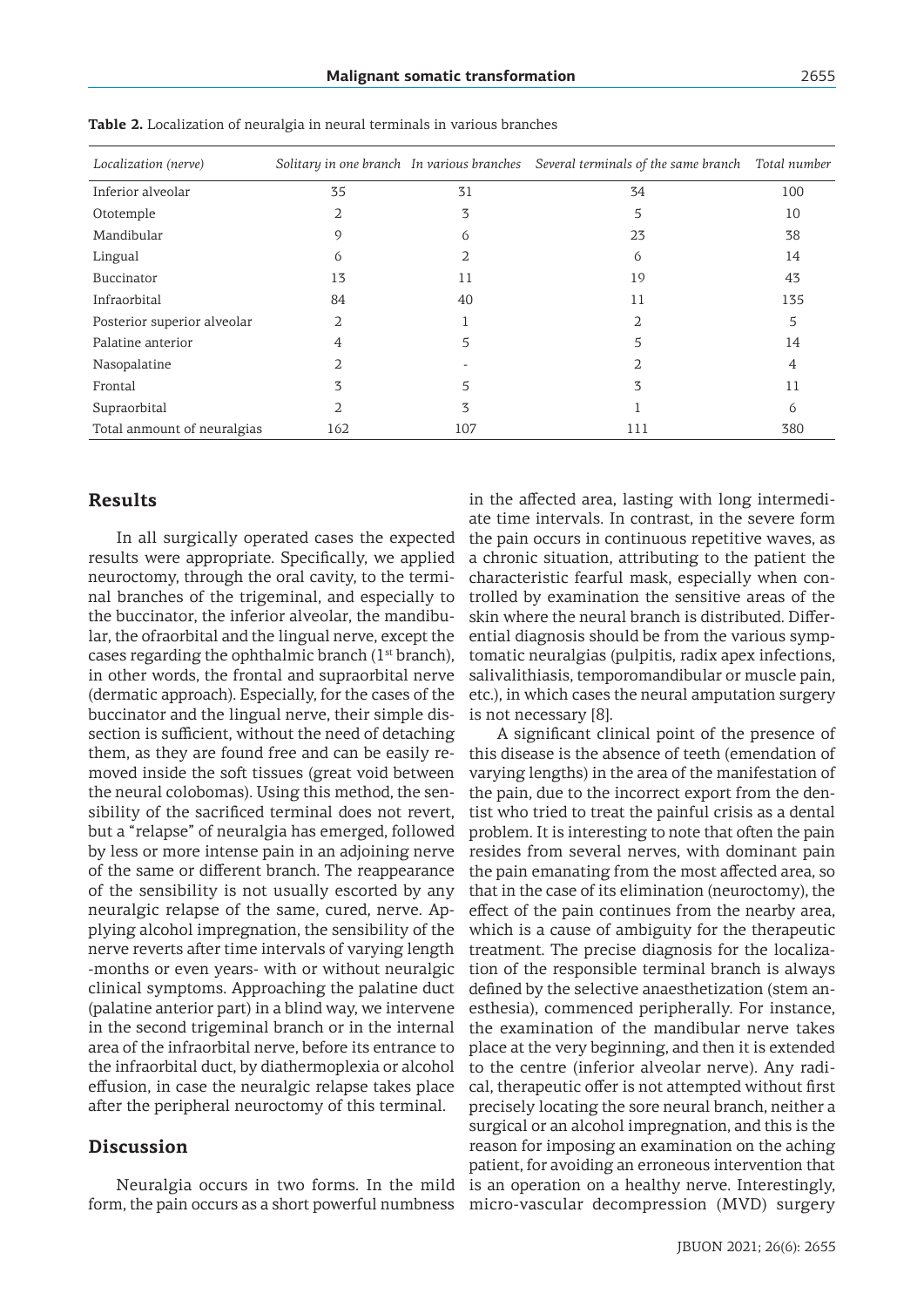seems to be an effective therapy in approximately 83% of cases, although persistent neuropathic pain after MVD surgery may require reintroduction of pharmacotherapy [9].

Concerning surgical treatment, amputation or the functional inactivation of the nerve are the two main approaches. The amputation neuroctomy constitutes the "exenterosis" of the sore nerve, a method we have firstly applied systematically. The functional inactivation of the nerve, apart from alcohol or phenol impregnation, is performed in cases in which we are aiming at the transient removal of sensibility, that is the cessation of the pain, which lasts for months or even more, through "electropligia" (electroplexy) of the invalid stem. This is a method we apply successfully, without damaging the peripheral nerve, for the last 10 years. As it is commonly known, this technique is implemented, though not always successfully, in the electroplexy of the trigeminal's roots by neurosurgeons who also use the techniques of the nerve roots' decompression, as well as laser beams and gamma rays [10]. The method of electroplexy, when compared with the aforementioned method, brings about inactivation of the neural function (sensibility) for longer time intervals. Depending on the intensity and the duration of the application of the electric energy, given that the nerve will be completely and permanently damaged, if the intensity and the duration of electroplexy are applied exceedingly, we observed the "re-function" of the nerve appears to occur sooner (6-24 months), if the tissue's esharosis does not occur at the point of application of the electrodes. Also, the "re-function" appears to occur sooner if the sore stem of the terminal is contained into an angioneurotic bundle, whose cover surrounds the inferior alveolar nerve, the mandibular nerve, as well as it does not head solitarily into the tissues, as the lingual nerve.

Trigeminal neuralgia in malignancies of the head and neck anatomic region - especially in oropharyngeal cancer metastasized to areas within near the carotid sheath- could be confused with other rare pain syndromes including glossopharyngeal neuralgia caused by glossopharyngeal nerve compression. This syndrome is idiopathic characterized by syncope and/or arrhythmia (vagal episodes) [11]. Interestingly, trigeminal nerve compression that leads to disabling trigeminal neuralgia is observed also in petroclival meningiomas. In these cases, surgical treatment is based on tumor resection that provides in parallel nerve decompression leading to pain relief in sub-groups of the corresponding patients. Alternatively, applied stereotactic radiosurgery -which is an effective meningioma surgical operation- provides improved results [12].

Similarly, a very rare lesion in the nervous system - brainstem cavernous malformation- demonstrates also clinical features of trigeminal neuralgia as a secondary condition. In these cases -mainly with cerebellopontine involvement- implementation of gamma knife-based radiosurgical management has significantly reduced the levels of pain [13,14]. Additionally, trigeminal neuralgia could be a result of vestibular schwannomas treated by stereotactic radiosurgery. In fact, trigeminal neuralgia in some of these cases appears as a tethered effect of tumor shrinkage after the previous referred surgical procedure [15,16]. Perineural invasion leading to neuralgia -including the trigeminal- is also associated with cutaneous squamous cell carcinoma (cSCC) of the head and neck as an aspect of cranial neuropathy [17]. In contrast to carcinomas, primary lymphoma of the oral cavity is rare. But, in some cases trigeminal neuropathy has been identified as a result of extensive perineural spread [18]. Similarly, extra-axial lymphoma affecting the trigeminal nerve -although an uncommon clinicopathologic feature- may be misdiagnosed as trigeminal schwannoma [19]. Interestingly, although not frequently demonstrates distant brain metastasis in renal cell carcinoma spreading to the cranial nerves and their occurrence is extremely rare, causing trigeminal neuralgia [20].

## **Conclusions**

The application of "functional" neuroctomy (electroplexy) to the stem of the responsible branch, that is the terminal, for the treatment of trigeminal neuralgia proves that although it results to a satisfactory therapeutic result, that is the removal of pain, it restores the sensibility of the area sooner than the treatment with amputation neuroctomy, while the percentages of the recurrence remain the same. It is implied that the basic consequence of each radical treatment, such as a surgical operation or alcohol impregnation, that is the permanent or transient anesthesia of the painful area, is unavoidable, and we have to emphasize to the patient that the advent of anesthesia is certain. There are patients at the post-surgical stage who show more difficulty to the forthcoming anesthesia than the pre-existent painful situation. Thus, the patient has to be persuaded that the loss of the sensibility, performed for the diagnosis control or for the sake of the operation, shall last for a long post-surgical period.

## **Conflict of interests**

The authors declare no conflict of interests.